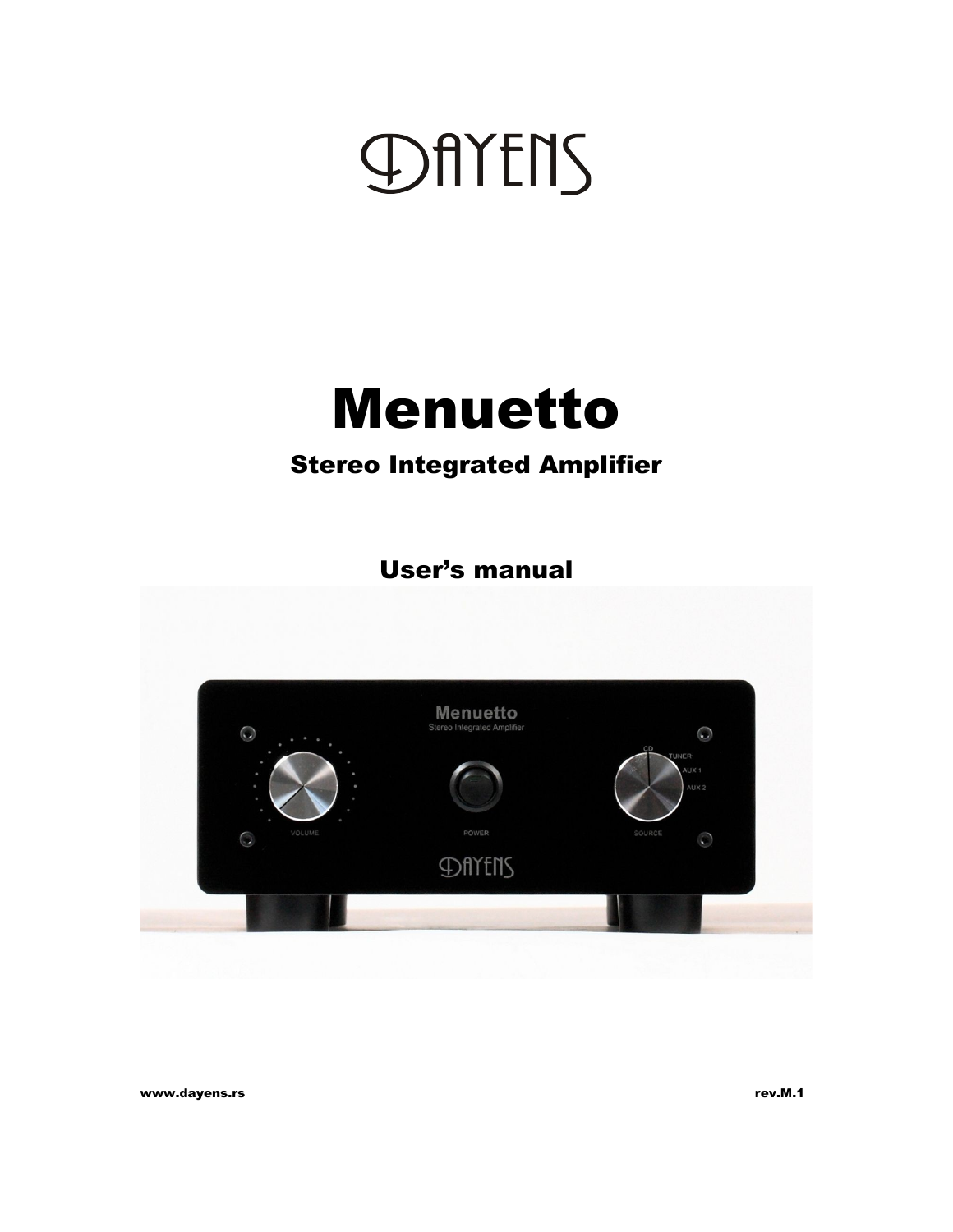Thank you for purchasing the Menuetto integrated amplifier. We hope that you will enjoy it for many years. For any questions or comments, or if we can assist you or support you in any way, please don't hesitate to contact us.

Please read the following instructions before using this product.

#### **Unpacking**

Shipping boxes have been designed to protect their contents and special care has been taken to prevent damage under normal shipping conditions. Mishandling should be evident upon inspection of the carton shipping box. If damage is found after visual inspection, document the damage with photographs and contact the transport carrier and Dayens immediately.

#### **Placement**

Menuetto is designed for use inside homes.

It must be protected from the temperature extremes.

Avoid placing the unit in extremely hot locations such as near radiators or other heating units or in a place subject to excessive dust, mechanical shock and direct sunlight. Device should not be placed on surface that may block the top or bottom ventilation openings. Never block ventilation openings on top of the device. Make sure that device has normal air flow for cooling purposes. Device is attended to work in horizontal position only.

Do not place heavy objects on the component.

Its location among the user's audio components is not critical.

#### **Installation and Setup**

Connect speaker cables to rear speaker terminals; there is one pair per channel. You can use terminated (bananas, spades) and unterminated cables (bare wire). Please make sure that cables aren't shorted at speakers end. Speaker cables should be hand tightened down at the speaker output terminals, without excessive force. Menuetto is attended to work with most loudspeakers with impedance between 4 and 16 Ohm. We recommend single amp – single wire connection. For source connection you can use any RCA (unbalanced) interconnect cables, recommended length is between 0,5 and 1m. The choice of a high quality interconnect and speaker cables is recommended for best sonic result. Dayens In ViVo cables are perfect match for our products. White input connectors are for left channel, and red are for right channel cables. For maximum safety we suggest that the power cord should be the last cable installed on your integrated amplifier.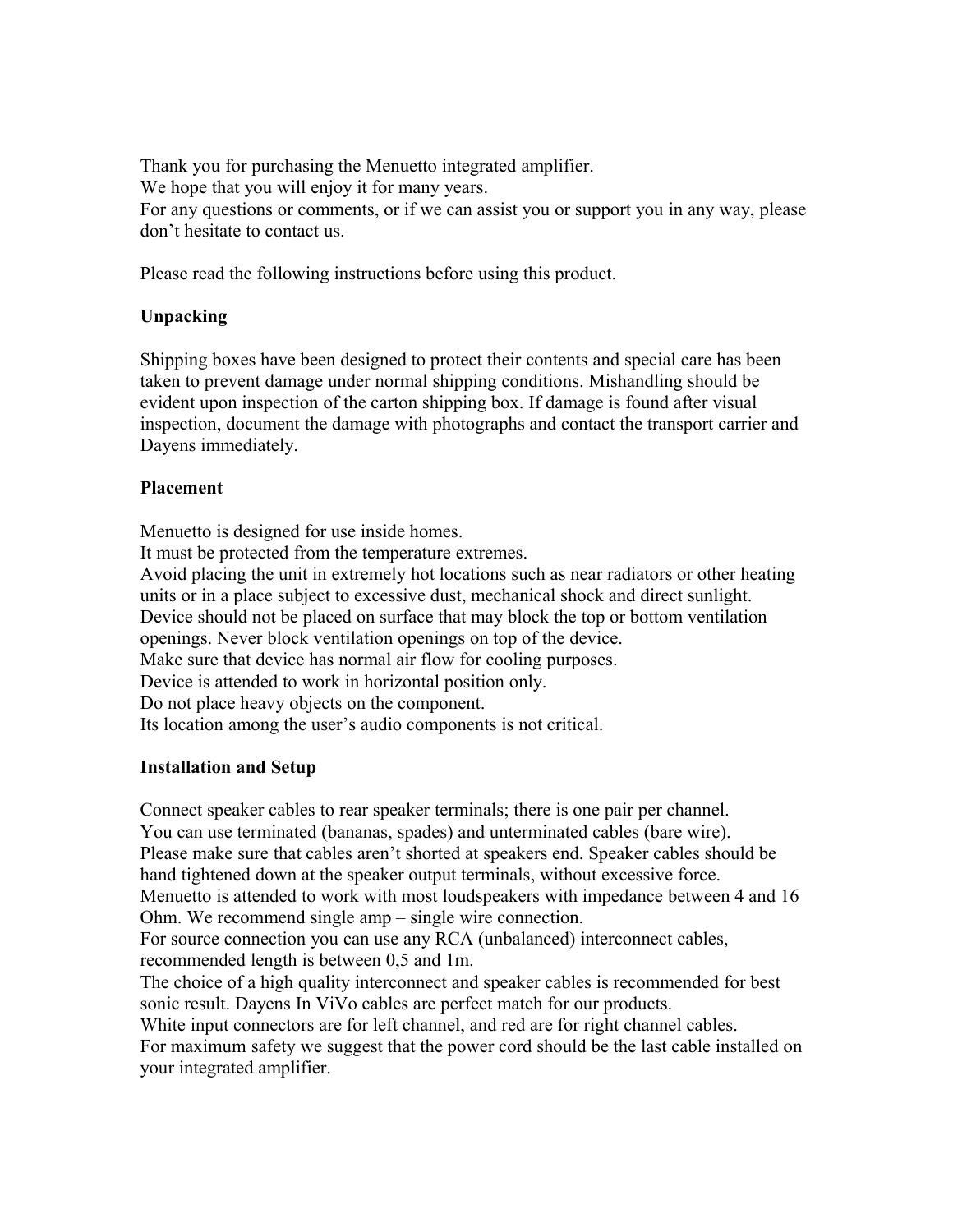#### **Operation and Powering up**

Your new Menuetto is ready for operation after all the cables have been installed. Menuetto is provided with functional and simple front panel controls with very logical and intuitive layout.

We advise to always check volume knob position before powering up the device. You should turn the volume off (counterclockwise) for the start and to increase the volume (turn the volume knob clockwise) after powering up the device.

DO NOT unplug interconnect or loudspeaker cables while the power remains ON.

Never remove/insert AC line cord when the unit is ON.

Unplug the power cord of this product from the wall outlet during lightening storms or if you are not going to use it for a long period of time.

#### **Front Panel Features**

Power switch: Two position rocker switch with green LED. Upper position: ON. Lower position: OFF. Green LED: when lit indicates that the device is powered ON.

Volume knob: Rotate clockwise to increase volume for both channels.

Source knob: Four positions source selecting knob.

#### **Rear Panel Features**

Speaker terminals: for connection of your speaker cables.

Input terminals: for connecting your interconnect cables.

IEC Power connector: for connecting power cord.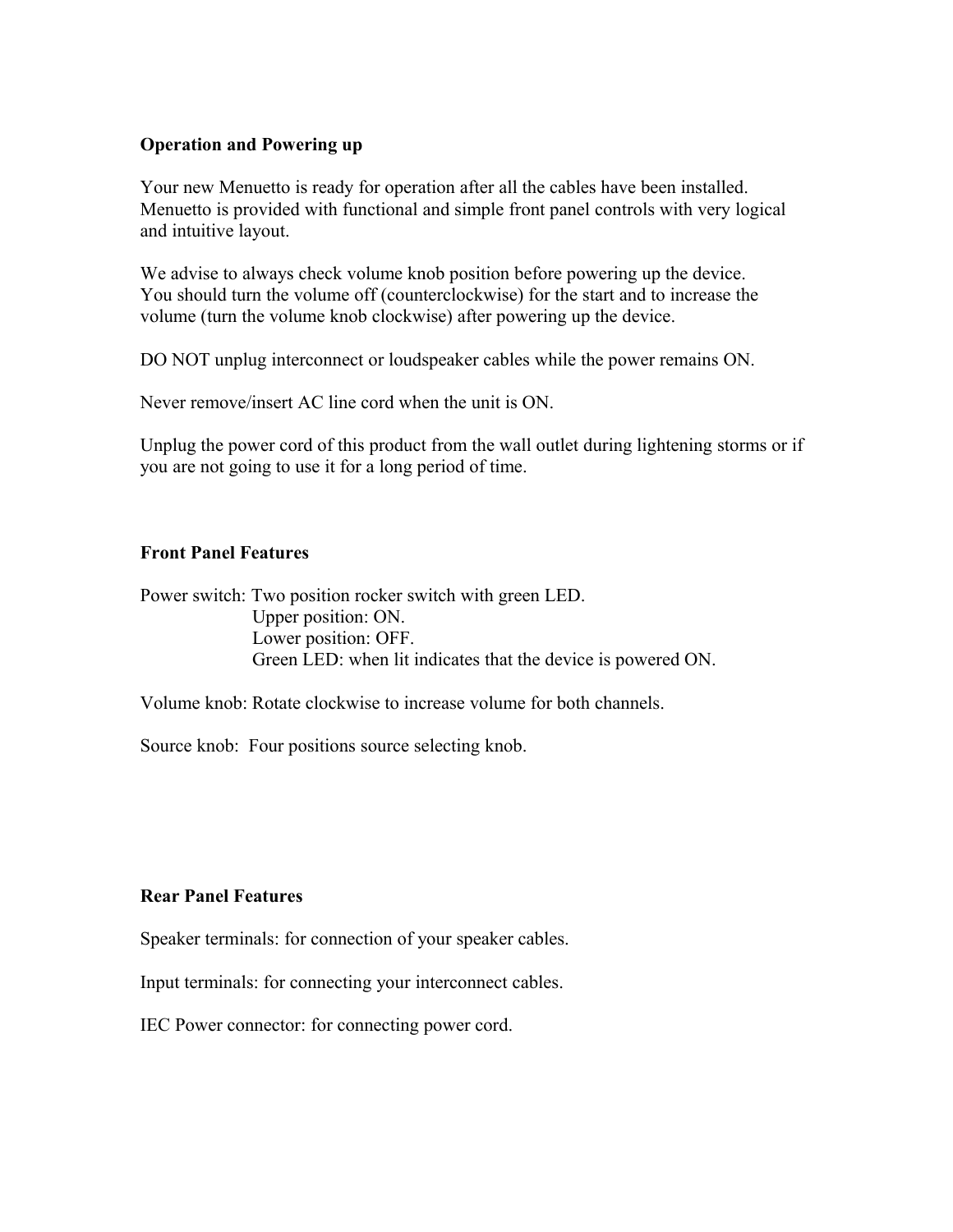#### **URC1 code setting for Dayens Menuetto**

- 1. Four-digit code for your amplifier remote control is **0563**.
- 2. Press and hold the SET button then press the AUX button.
- 3. Release all buttons as soon as the red LED located next to the SET button goes on.
- 4. Enter the mentioned four-digit code (0563) within 10 seconds. If the code is valid, the LED goes out. If the code you entered is invalid (e.g. 0777), the LED will stay on after two rapid flashes. You can now re-enter the code.
- 5. Direct the remote control toward the amplifier you have previously turned on, and try if the volume control works.
- 6. Enjoy!

#### **Warranty and Service**

We are carefully manufacturing and testing our products with goal to keep the failure rate to a minimum; however, it is possible that something may go wrong.

If you have any problems with your product, contact us directly at service $@$  dayens.rs and describe your problem in detail.

Warranty covers normal function of the product and starts from the date of purchase. Our warranty does not apply:

- to damage caused during transport or by accident, abuse, misuse, misapplication, etc.
- to damage caused by service performed by unauthorized person;

- to a product or a part that has been modified in any way without our permission;

Customer will bear the expense of shipping the product to our service, including the shipment, and all taxes, duties, and other customs fees.

After expiry of the warranty period we will provide replacement parts and service. All repairs performed by Dayens after expiry of the warranty period will be charged to the owner and the cost will include only serviced/replaced parts and components and will carry a 180-day warranty on parts and labor.

No User Serviceable Components Inside.